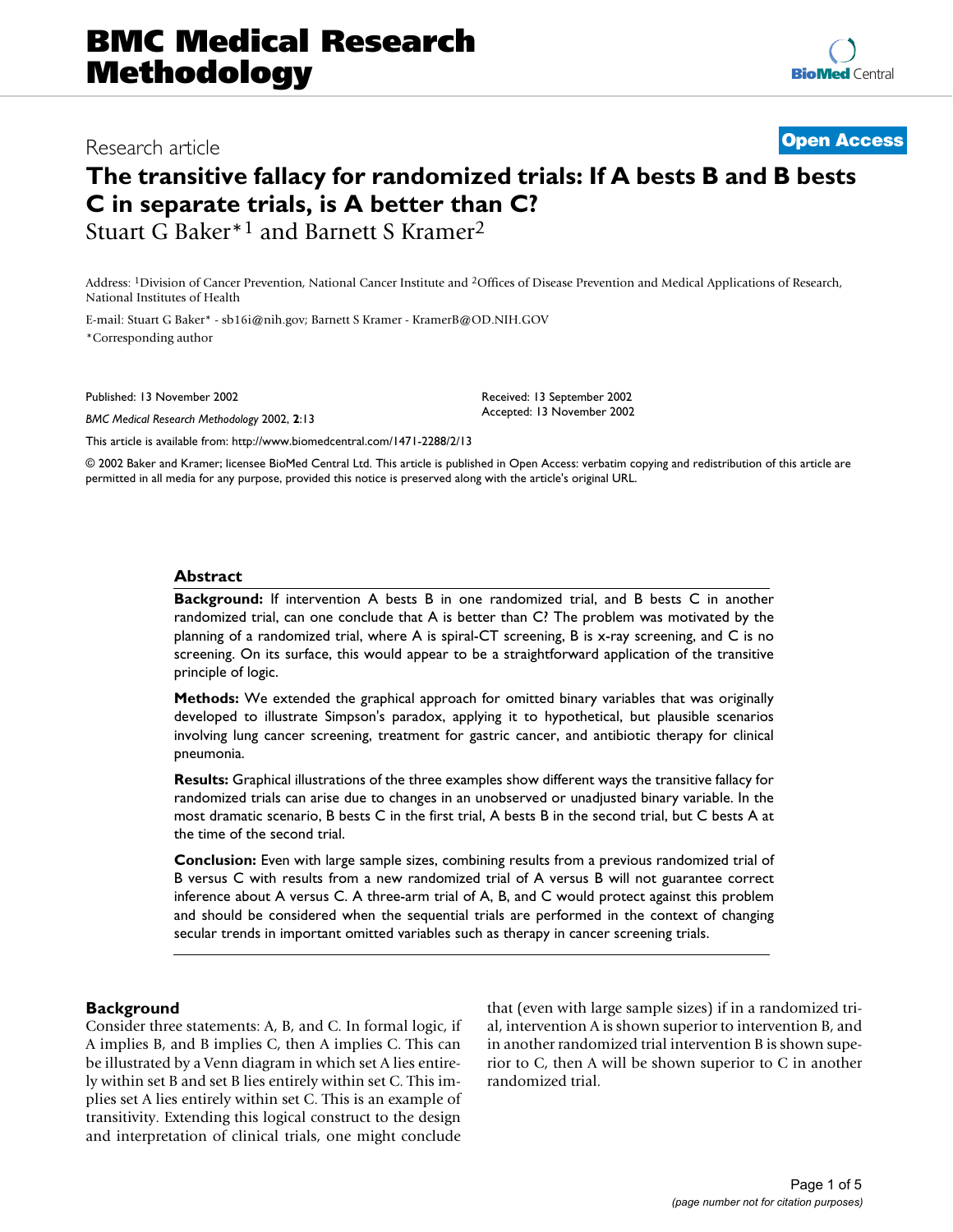

#### **Figure 1**

Screening for lung cancer. Hypothetical results are shown for  $A =$  spiral CT,  $B = x$ -ray, and  $C =$  no screening. In the sequential study, results for B and C are similar in the first trial (when 30% of the subjects receive the new therapy), and results for A and B are similar in the second trial (when 70% of the subjects receive the new therapy). However, as shown with three-arm trial, it is incorrect to make the transitive inference that when 70% of the subjects receive the new therapy, the results for A and C would be similar.

However, statistical association is not generally transitive. Consider three random variables: A, B, C. If A is positively correlated with B, and B is positively correlated with C, then A may or may not be positively correlated with C [2].

To our knowledge no one has investigated transitivity of results from separate randomized trials. In fact, for the sake of perceived efficiency and limited resources, the principle of transitivity is sometimes assumed in clinical trial design. The possibility of a transitive fallacy surfaced in discussions about a planned randomized clinical trial to assess efficacy of low dose spiral computed tomography (CT) for lung cancer screening.

The aim of the investigation is the use of graphical methods to explore conditions when transitive inference for randomized trials does not hold. As the mathematician, John Allen Paulos writes, "It's odd that logical acuity, rather than helping one to clarify statements, often reveals hidden ambiguities within them. Instead of leading one to form more conclusions, it makes clear that fewer conclusions are justified."[3]

#### **Methods**

We extended the graphic in [1,4] for illustrating Simpson's paradox. In the Simpson's paradox graphic, the horizontal axis is the fraction of subjects with an unobserved variable and the vertical axis is the probability of a binary outcome. One diagonal line in the plot represents the effect of unobserved variable on the probability of outcome, given treatment A. A second diagonal line, which is lower and parallel to the first, represents the effect of the unobserved variable on the probability of outcome, given treatment B. The graphic shows that if the fraction with the unobserved variable differs between groups receiving A and B (as in an observational study), then subjects receiving treatment B could have a higher probability of outcome than subjects receiving A, even though the line for A is higher than the line for B.

For this investigation, we added a third treatment to the graphic and investigated three hypothetical, but plausible, scenarios, one involving lung cancer screening, one involving treatment for gastric cancer, and one involving antibiotics. Unlike the Simpson's paradox example, in all the scenarios there is an interaction between an unobserved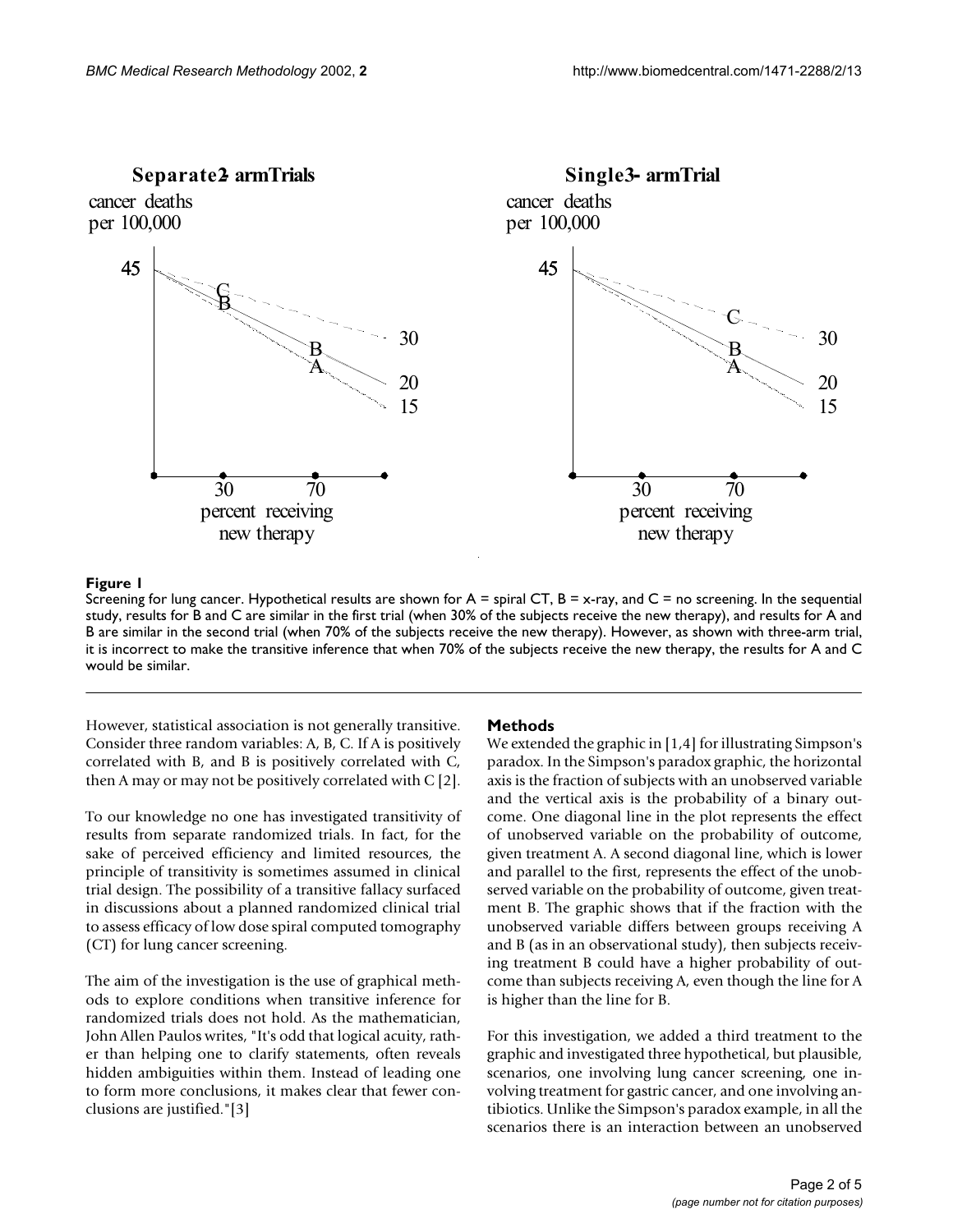

#### **Figure 2**

Treatment for gastric cancer. Hypothetical results are shown for  $A =$  radical gastrectomy / splenectomy,  $B =$  "simple" gastrectomy, and C = radiation. In the sequential study, results for B and C differ in the first trial (when 30% of the subjects receive effective supportive care), and results for A and B are similar in the second trial (when 70% of the subjects receive effective supportive care). However, as shown with three-arm trial, it is incorrect to make the transitive inference that, when 70% of the subjects receive effective supportive care, the results for A and C would differ.

binary variable and the intervention. For each scenario we considered two study designs: (1) separate randomized trials of B versus C and A versus B, and (2) a randomized three-arm trial of A, B, and C. In the discussion below, we emphasize that the trial sizes would be large enough to eliminate considerations of simple statistical variation or imprecision in measurement of outcome variables. We also emphasize that the results would hold if there were no bias from contamination or noncompliance.

#### **Results**

We present graphical illustrations of the transitive fallacy in three hypothetical, but plausible, scenarios.

#### **Lung cancer screening with improved therapy** (Figure 1)

Let A denote spiral-CT screening, B denote chest x-ray screening, and C denote the control group of no screening or "usual care." The endpoint is lung cancer mortality rate. A previous randomized trial of B versus C found similar lung cancer mortality rates for the two interventions [5,6]. Currently there is discussion of a new randomized trial to compare A and B. Suppose the new randomized trial shows similar cancer mortality rates for A and B. Would that constitute proof of similar cancer mortality rates for A and C?

The unobserved binary variable is an indicator of whether or not subjects received a (relatively) new (and effective) therapy after early detection. Although type of therapy is observable, it is not generally analyzed or reported in papers summarizing the results of screening trials. We suppose that the new therapy decreases the lung cancer mortality rates for A, B, and C, but at different rates (i.e. a quantitative interaction). In addition, unless there is substantial overdiagnosis, it is reasonable that the greatest decrease would occur with A due to earliest detection. Also, unless the therapy is effective at all stages of cancer, it is reasonable that the smallest decrease would occur with C due to late detection and greater total tumor burden.

We realistically assume that the percent of subjects who receive the new therapy has increased over time as randomized treatment trials establish its worth. For purposes of illustration, we specify that in the first trial of B versus C, 30 percent of the subjects receive the new therapy, and in the planned second trial (either A versus B, or A versus B versus C) 70 percent of the subjects will receive the new therapy.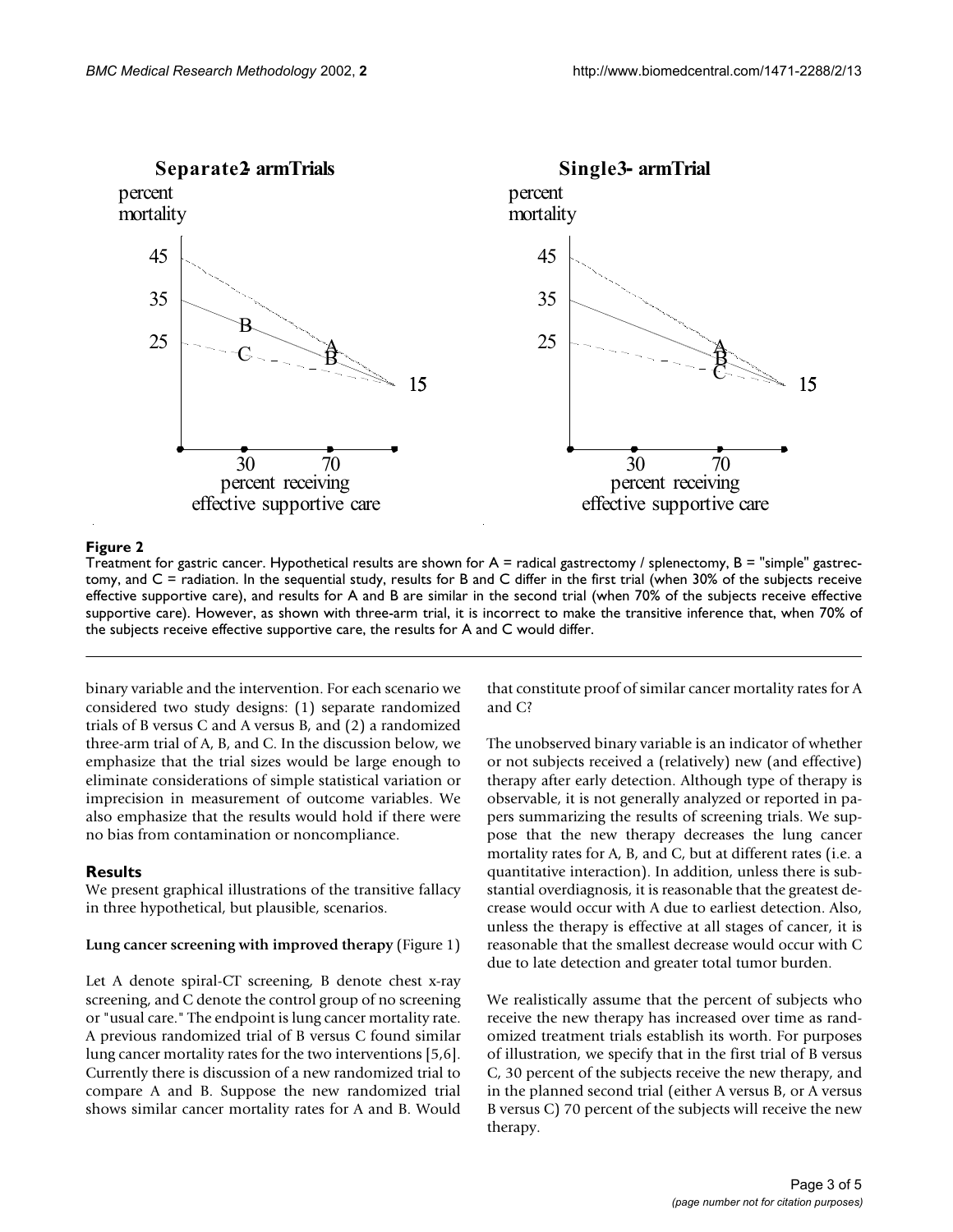

#### **Figure 3**

Antibiotic treatment for clinical pneumonia. Hypothetical results are shown for  $A =$  antibiotic for gram-positive,  $B =$  antibiotic for gram-negative, C = antibiotic for gram-positive that is more effective than A. In the sequential study, A bests B in the first trial (when 80% of the subjects are gram positive), and B bests C in the second trial (when 10% of the subjects are gram positive). However, as shown with the three-arm trial, it would be incorrect to make the transitive inference that when 10% of the subjects are gram-positive, A is better than C.

Figure 1 shows a realistic set of outcomes. In the first trial the cancer mortality rate is similar for B and C. A second trial of A versus B also indicates similar cancer mortality rates (Figure 1, left). Under the transitive fallacy, one would incorrectly conclude that the cancer mortality rates for A and C are similar at the time of the second trial However, when 70% of the subjects receive the new therapy, the three-arm trial correctly shows that A is substantially better than C (Figure 1, right).

#### **Cancer treatment with improved supportive care** (Figure 2)

A second hypothetical example involves treatment for gastric cancer. Let A denote, radical gastrectomy/splenectomy, B denote "simple" gastrectomy, and C denote radiation. Suppose the endpoint is percent mortality over some time period and the unobserved covariate is effective supportive care. It is plausible that supportive care improves over time with better intensive care and better antibiotics for any infections that arise.

In an earlier period when a small percentage of subjects receive effective supportive care, the more aggressive treatments carry substantially more treatment-related

mortality. As shown in Figure 2 (left side), a randomized trial of B versus C during this earlier period demonstrates considerably higher mortality for B than C. In a later period, when a larger percentage of subjects receive effective supportive care, the mortality rates converge. As shown in Figure 2 (left side) a randomized trial of A versus B during the later period indicates similar mortality rates. Under the transitive fallacy, one would incorrectly conclude that the cancer mortality rates for A and C differ substantially at the time of the second trial. However, when a large percentage of subjects receive effective supportive care, the three-arm trial correctly shows that mortality rates for A and C are similar (Figure 2, right).

#### **Antibiotic treatment with change in percent gram positive** (Figure 3)

A third hypothetical example involves the use of empiric antibiotics to treat clinical pneumonia. Suppose A is an antibiotic that treats gram positive organisms but not gram negative; B is an antibiotic that treats gram negative but not gram positive pneumonias; and C is an antibiotic that treats gram positive pneumonias better than A. The endpoint is fraction successfully treated. Suppose the percent of organisms that are gram positive is an unmeasured